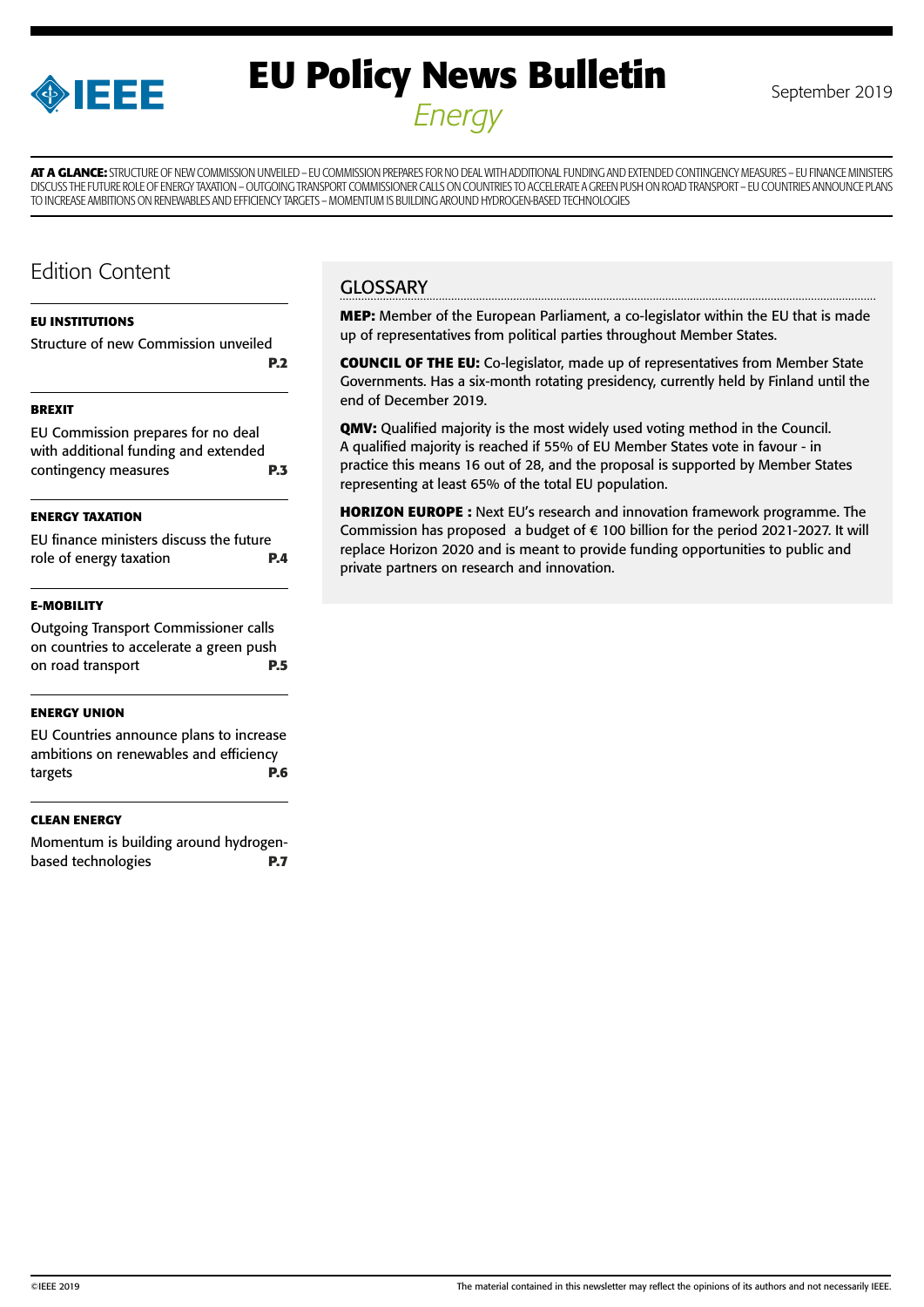### <span id="page-1-0"></span>**EU INSTITUTIONS**

Structure of new Commission unveiled **P.2**

### **[BREXIT](#page-2-0)**

[EU Commission prepares for no deal](#page-2-0)  [with additional funding and extended](#page-2-0)  [contingency measures](#page-2-0) **P.3**

**[ENERGY TAXATION](#page-3-0)**

[EU finance ministers discuss the future](#page-3-0)  [role of energy taxation](#page-3-0) **P.4**

### **[E-MOBILITY](#page-4-0)**

[Outgoing Transport Commissioner calls](#page-4-0)  [on countries to accelerate a green push](#page-4-0)  [on road transport](#page-4-0) **P.5**

### **[ENERGY UNION](#page-5-0)**

[EU Countries announce plans to increase](#page-5-0)  [ambitions on renewables and efficiency](#page-5-0)  [targets](#page-5-0) **P.6**

#### **[CLEAN ENERGY](#page-6-0)**

[Momentum is building around hydrogen](#page-6-0)[based technologies](#page-6-0) **P.7**

If you have any suggestions for content, or would like to know more about IEEE's European Public Policy activities, please contact [eppc@ieee.org](mailto:eppc%40ieee.org?subject=). Thank you

### EU INSTITUTIONS

### **Structure of new Commission unveiled**



©Shutterstock

On Tuesday 10 September, President-elect of the Commission, Ursula von der Leyen ("VDL"), revealed the faces and portfolios of its proposed College of Commissioners. Interel produced an interactive organigramme: follow [this link](https://gallery.mailchimp.com/8b4e8654b44e2b6350f8f5a66/files/f882ddbe-f355-47b8-82eb-515821fe7d84/Commissioners_list_2019_activeLinks2.1.pdf) and click on the candidates to learn more about them.

Eight out of the 26 "Commissioner-designate" (one for each Member State, minus the U.K. which is still expected to leave the EU on 31 October and minus Germany, VDL's home country) will hold the position of Vice-President, each charged with steering and coordinating thematic meetings of the College based on the Commission's priorities. Of the eight Vice-Presidents, three "Executive Vice-Presidents" will have an additional function of managing a policy area with direct oversight of one or more Directorate-Generals (DGs) of the Commission.

Commission Executive Vice-President Mr Frans Timmermans (S&D, NL) will oversee VDL's signature policy the "**[European Green Deal](https://ec.europa.eu/commission/sites/beta-political/files/political-guidelines-next-commission_en.pdf)**". His portfolio is vast, ranging from climate policy to the environment, green finance, water, energy, taxes, transport and more. The new setup gives Mr Timmermans much more power over climate policy than the arrangement of the current Commission, where Climate and Energy Commissioner Miguel Arias Cañete combined the Energy portfolio with Energy Union Vice-President Mr Maroš Šef ovi.

The new Commissioner-designate for Energy is Ms. Kadri Simson (Renew Europe, EE) , formerly Estonian Minister of Economic Affairs and a Member of the Estonian Parliament. She will be tasked with the rapid implementation of the recent energy efficiency and renewables legislation, and the development of the Member State energy reporting through the national energy and climate plans. Her brief includes the energy transition and the smart integration of the electricity, heating, transport and industry sectors. Under the Commission's new structure she will report up to First Vice-President Frans Timmermans.

The proposed new College of Commissioners will have to go through Parliamentary hearings in early October, where Members of the European Parliament (MEPs) will examine whether Commissioners' skills and qualifications match the posts proposed for them. Once the hearings are completed, Parliament will vote into office the new Commission, which is scheduled to start on 1 November 2019. **(Source: Interel)**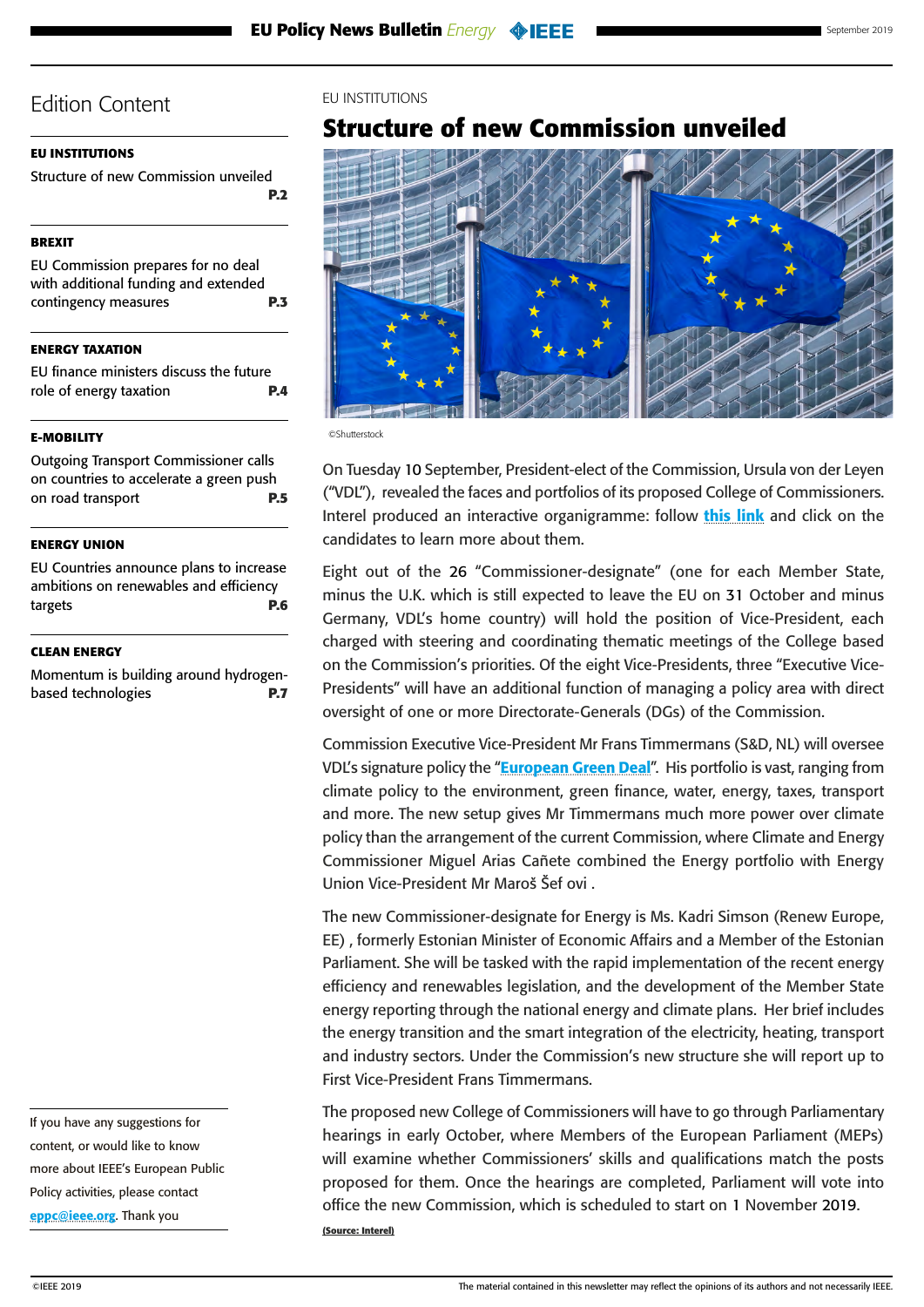### <span id="page-2-0"></span>**[EU INSTITUTIONS](#page-1-0)**

[Structure of new Commission unveiled](#page-1-0)  **[P.2](#page-1-0)**

### **BREXIT**

EU Commission prepares for no deal with additional funding and extended contingency measures **P.3**

**[ENERGY TAXATION](#page-3-0)**

[EU finance ministers discuss the future](#page-3-0)  [role of energy taxation](#page-3-0) **P.4**

### **[E-MOBILITY](#page-4-0)**

[Outgoing Transport Commissioner calls](#page-4-0)  [on countries to accelerate a green push](#page-4-0)  [on road transport](#page-4-0) **P.5**

### **[ENERGY UNION](#page-5-0)**

[EU Countries announce plans to increase](#page-5-0)  [ambitions on renewables and efficiency](#page-5-0)  [targets](#page-5-0) **P.6**

#### **[CLEAN ENERGY](#page-6-0)**

[Momentum is building around hydrogen](#page-6-0)[based technologies](#page-6-0) **P.7** **BREXIT** 

# **EU Commission prepares for no deal with additional funding and extended contingency measures**



#### © Shutterstock.com

While the political situation in the UK is changing daily, the European Commission has finalized its no-deal preparations and put forward a **[plan](https://ec.europa.eu/info/publications/communication-4-september-2019-finalising-preparations-withdrawal-united-kingdom-european-union-1-november-2019_en?utm_source=POLITICO.EU&utm_campaign=31f410ab78-EMAIL_CAMPAIGN_2019_09_04_11_09&utm_medium=email&utm_term=0_10959edeb5-31f410ab78-189944749)** allowing access for Member States (EU-27) to two special funds to help address the possible economic impact of a no-deal Brexit. Under the [new proposal,](https://ec.europa.eu/info/publications/communication-4-september-2019-finalising-preparations-withdrawal-united-kingdom-european-union-1-november-2019_en?utm_source=POLITICO.EU&utm_campaign=31f410ab78-EMAIL_CAMPAIGN_2019_09_04_11_09&utm_medium=email&utm_term=0_10959edeb5-31f410ab78-189944749) the EU would "extend the scope of the European Solidarity and the European Globalisation Adjustment Fund to cover serious financial burdens inflicted on Member States directly imputable to a withdrawal without an agreement".

The Commission has also warned that companies and citizens should be prepared for a no-deal scenario. Among other initiatives, it has published a preparedness [checklist](https://ec.europa.eu/info/sites/info/files/brexit_preparedness_checklist_en.pdf?utm_source=POLITICO.EU&utm_campaign=31f410ab78-EMAIL_CAMPAIGN_2019_09_04_11_09&utm_medium=email&utm_term=0_10959edeb5-31f410ab78-189944749) for business, proposed technical adjustments in the form of a regulation ensuring basic road freight and road passenger connectivity, and issued a regulation on fishing authorizations. The Commission has also **[proposed](https://europa.eu/rapid/press-release_IP-19-5509_en.htm?utm_source=POLITICO.EU&utm_campaign=03d516a2b9-EMAIL_CAMPAIGN_2019_09_04_12_13&utm_medium=email&utm_term=0_10959edeb5-03d516a2b9-189944749)** extending contingency measures for basic road freight, road passenger and air links by seven months, if the U.K. leaves the EU without a deal in October. **(Source: Interel)**

If you have any suggestions for content, or would like to know more about IEEE's European Public Policy activities, please contact [eppc@ieee.org](mailto:eppc%40ieee.org?subject=). Thank you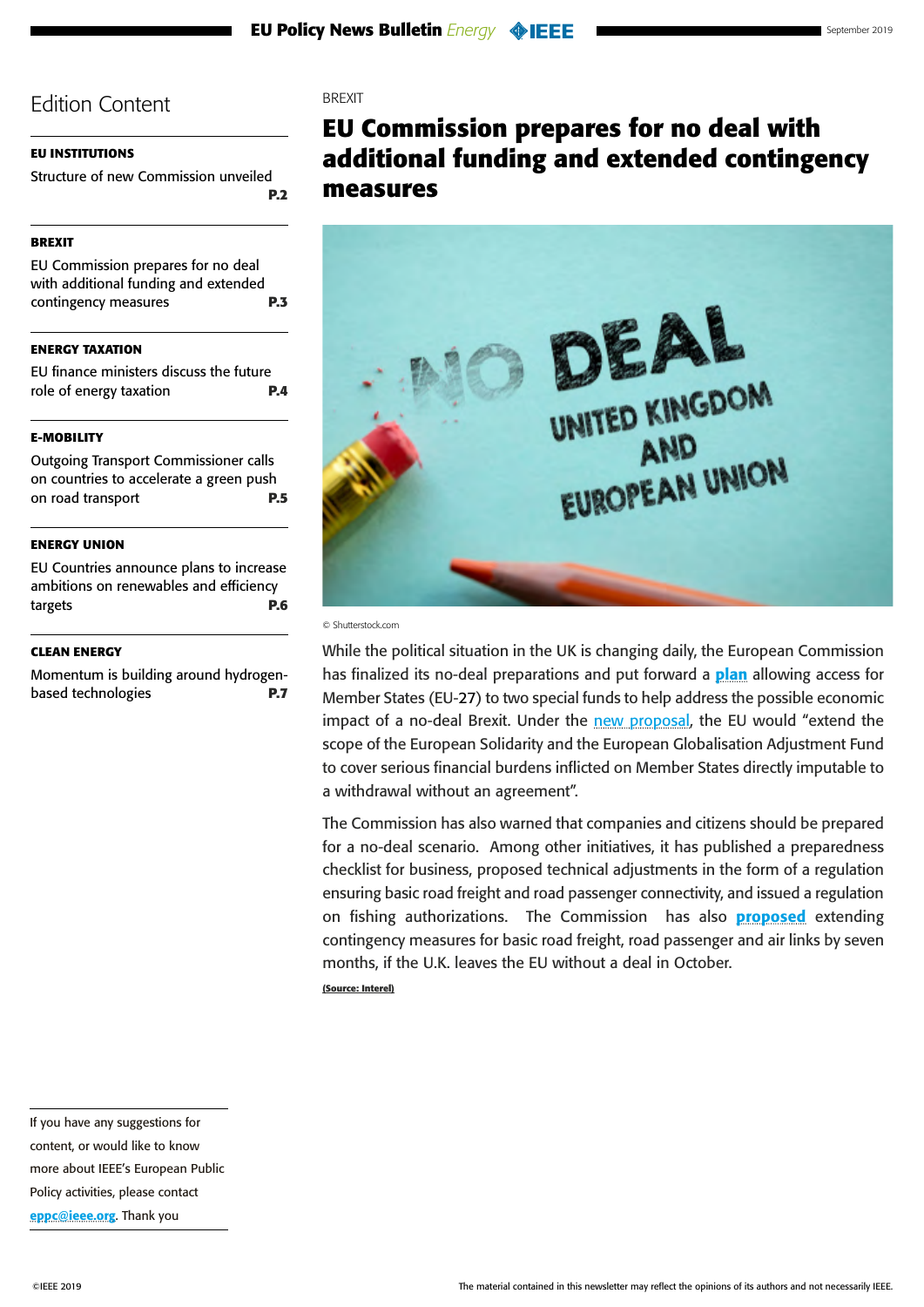### <span id="page-3-0"></span>**[EU INSTITUTIONS](#page-1-0)**

[Structure of new Commission unveiled](#page-1-0)  **[P.2](#page-1-0)**

### **[BREXIT](#page-2-0)**

[EU Commission prepares for no deal](#page-2-0)  [with additional funding and extended](#page-2-0)  [contingency measures](#page-2-0) **P.3**

### **ENERGY TAXATION**

EU finance ministers discuss the future role of energy taxation **P.4**

### **[E-MOBILITY](#page-4-0)**

[Outgoing Transport Commissioner calls](#page-4-0)  [on countries to accelerate a green push](#page-4-0)  [on road transport](#page-4-0) **P.5**

### **[ENERGY UNION](#page-5-0)**

[EU Countries announce plans to increase](#page-5-0)  [ambitions on renewables and efficiency](#page-5-0)  [targets](#page-5-0) **P.6**

#### **[CLEAN ENERGY](#page-6-0)**

[Momentum is building around hydrogen](#page-6-0)[based technologies](#page-6-0) **P.7** ENERGY TAXATION

### **EU finance ministers discuss the future role of energy taxation**



In an informal meeting scheduled on 13–14 September 2019, EU Ministers for Economic and Financial Affairs discussed the role of energy taxation in climate change mitigation. The Finnish Presidency, which chairs EU Council meetings until the end of December 2019, aims to organize regular policy discussions on the subject and to identify and prioritize possible measures.

The discussion was timely because the European Commission has recently published its [evaluation](https://ec.europa.eu/taxation_customs/sites/taxation/files/energy-tax-report-2019.pdf) of the Energy Taxation Directive, which is meant to put pressure on EU Member States to start working on its revision. Amongst the main objectives of the future revision are the deletion of exemptions for aviation and maritime fuels and "encourage further decarbonisation efforts in these sectors" as well as pushing for a switch from unanimity to qualified majority voting (QMV) in taxation rules.

However, Commission's plans could prove difficult, as changing rules on taxation have to be unanimously approved by all Member States. Some Member States like Cyprus and Malta already voiced some concerns during the meeting about those plans, since they are very dependent on air travel for tourism. Moreover, other Member States expressed their reluctance to cede their competences in tax matters. Commission and Council will continue discussing further the revision of the energy taxation framework in the coming months, since it is one of the top policy priorities for the incoming Commission.

**(Source: Politico Pro + Interel)**

If you have any suggestions for content, or would like to know more about IEEE's European Public Policy activities, please contact [eppc@ieee.org](mailto:eppc%40ieee.org?subject=). Thank you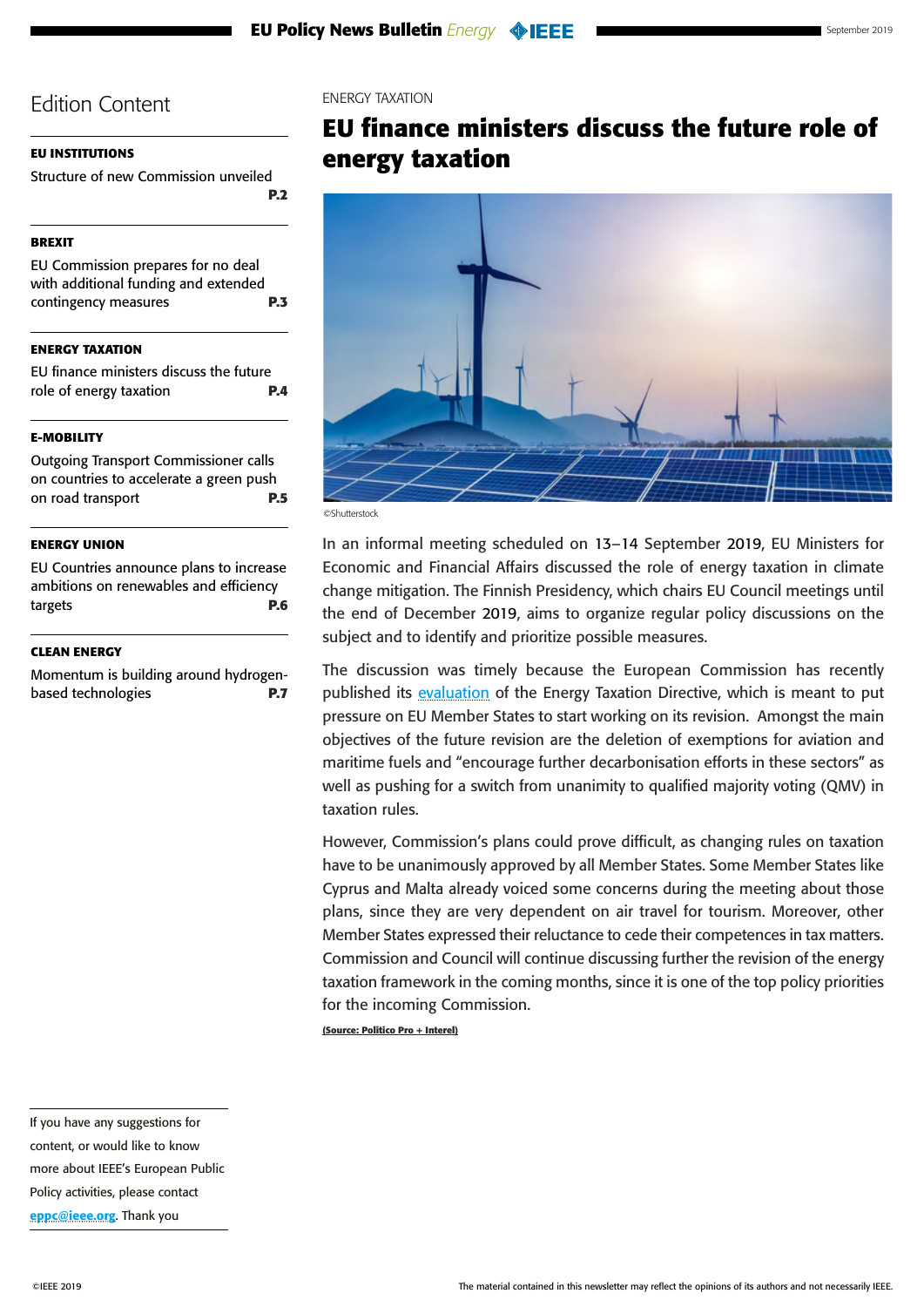### <span id="page-4-0"></span>**[EU INSTITUTIONS](#page-1-0)**

[Structure of new Commission unveiled](#page-1-0)  **[P.2](#page-1-0)**

### **[BREXIT](#page-2-0)**

[EU Commission prepares for no deal](#page-2-0)  [with additional funding and extended](#page-2-0)  [contingency measures](#page-2-0) **P.3**

### **[ENERGY TAXATION](#page-3-0)**

[EU finance ministers discuss the future](#page-3-0)  [role of energy taxation](#page-3-0) **P.4**

### **E-MOBILITY**

Outgoing Transport Commissioner calls on countries to accelerate a green push on road transport **P.5**

### **[ENERGY UNION](#page-5-0)**

[EU Countries announce plans to increase](#page-5-0)  [ambitions on renewables and efficiency](#page-5-0)  [targets](#page-5-0) **P.6**

### **[CLEAN ENERGY](#page-6-0)**

[Momentum is building around hydrogen](#page-6-0)[based technologies](#page-6-0) **P.7**

If you have any suggestions for content, or would like to know more about IEEE's European Public Policy activities, please contact [eppc@ieee.org](mailto:eppc%40ieee.org?subject=). Thank you

### E-MOBILITY

# **Outgoing Transport Commissioner calls on countries to accelerate a green push on road transport**



©Shutterstock

During her last Transport Council meeting on 20 September 2019, outgoing EU Transport Commissioner Violeta Bulc said that EU countries need to boost public transport and clean vehicle infrastructure to encourage people to use their personal cars less. The words of Ms Bulc came in a meeting where EU Transport Ministers held discussions on finding solutions to cut emissions from transport, especially from road transport which currently accounts for around 70 percent of the EU's greenhouse gas emissions. The purpose was for EU Member States to exchange views with the new Commission on what would be the enabling framework in transport to go towards net zero.

Although Commissioner Bulc recognized that the transition would take up to 20 years, efforts from Member States to promote "seamless and integrated" public transport to persuade motorists to give up their cars need to happen now. In that regard, she indicated that "a key to making cars less attractive is to make them more expensive". The ongoing revision of the **Eurovignette Directive** will reform the ways EU countries charge motorists. Countries are expected to take a general approach on the file at their next meeting in December 2019.

Moreover, Ms Bulc added that it is also a perfect time to review the 2014 Alternative Fuels Directive (AFID), which encourages the development of non-traditional fuels like electricity, hydrogen fuel cells and natural gas. The Commission has already started consulting stakeholders on the revision of AFID through an appointed expert group called Sustainable Transport Forum. This is the first step in the revision process and a legislative proposal can be expected by the end of 2020. **(Source: Politico Pro + Interel)**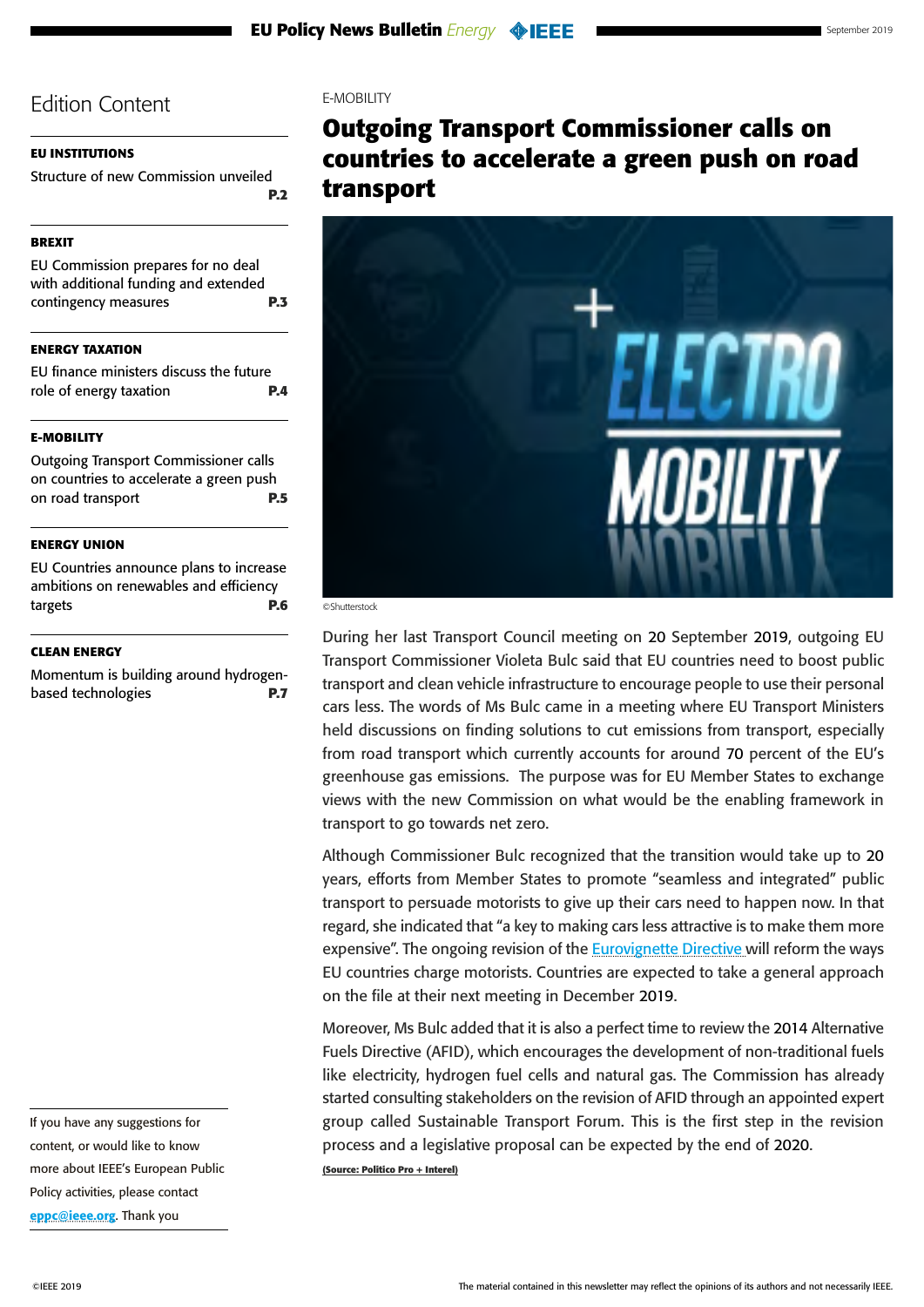### <span id="page-5-0"></span>**[EU INSTITUTIONS](#page-1-0)**

[Structure of new Commission unveiled](#page-1-0)  **[P.2](#page-1-0)**

### **[BREXIT](#page-2-0)**

[EU Commission prepares for no deal](#page-2-0)  [with additional funding and extended](#page-2-0)  [contingency measures](#page-2-0) **P.3**

### **[ENERGY TAXATION](#page-3-0)**

[EU finance ministers discuss the future](#page-3-0)  [role of energy taxation](#page-3-0) **P.4**

### **[E-MOBILITY](#page-4-0)**

[Outgoing Transport Commissioner calls](#page-4-0)  [on countries to accelerate a green push](#page-4-0)  [on road transport](#page-4-0) **P.5**

### **ENERGY UNION**

EU Countries announce plans to increase ambitions on renewables and efficiency targets **P.6**

#### **[CLEAN ENERGY](#page-6-0)**

[Momentum is building around hydrogen](#page-6-0)[based technologies](#page-6-0) **P.7** ENERGY UNION

# **EU Countries announce plans to increase ambitions on renewables and efficiency targets**





EU's Energy Ministers met on 24 September 2019 to address the contribution of the energy sector to climate action. Ministers held a public debate on the European Commission's communication about the draft National Energy and Climate Plans (NECPs). The discussion was meant to help EU member states prepare their revised national energy and climate plans - due to be presented by the end of the year. This was expected to highlight ways of closing the so-called ambition gaps in energy efficiency and renewable energy. The Commission [said in June](https://europa.eu/rapid/press-release_IP-19-2993_en.htm) that draft NECPs are 1.6 percentage points short of the collective 32 percent renewable energy target and 6 percentage points short of the 32.5 percent energy efficiency goal.

Some EU countries announced plans to increase efforts in renewables deployment and energy savings, bringing the EU closer to its energy 2030 targets. Several countries — including Latvia, Slovakia, Romania and Greece — said they plan to boost their contribution in the final version of their NECPs. However, there were some countries like Italy or Poland that were reluctant to increase their ambitions, as doing so would entail significant socio-economic costs difficult to bear. We can expect further discussions between the Commission and Member States aiming at finding common ground and make the NECPs fit for purpose by the end of the year. **(Source: Politico Pro + Interel)**

If you have any suggestions for content, or would like to know more about IEEE's European Public Policy activities, please contact [eppc@ieee.org](mailto:eppc%40ieee.org?subject=). Thank you